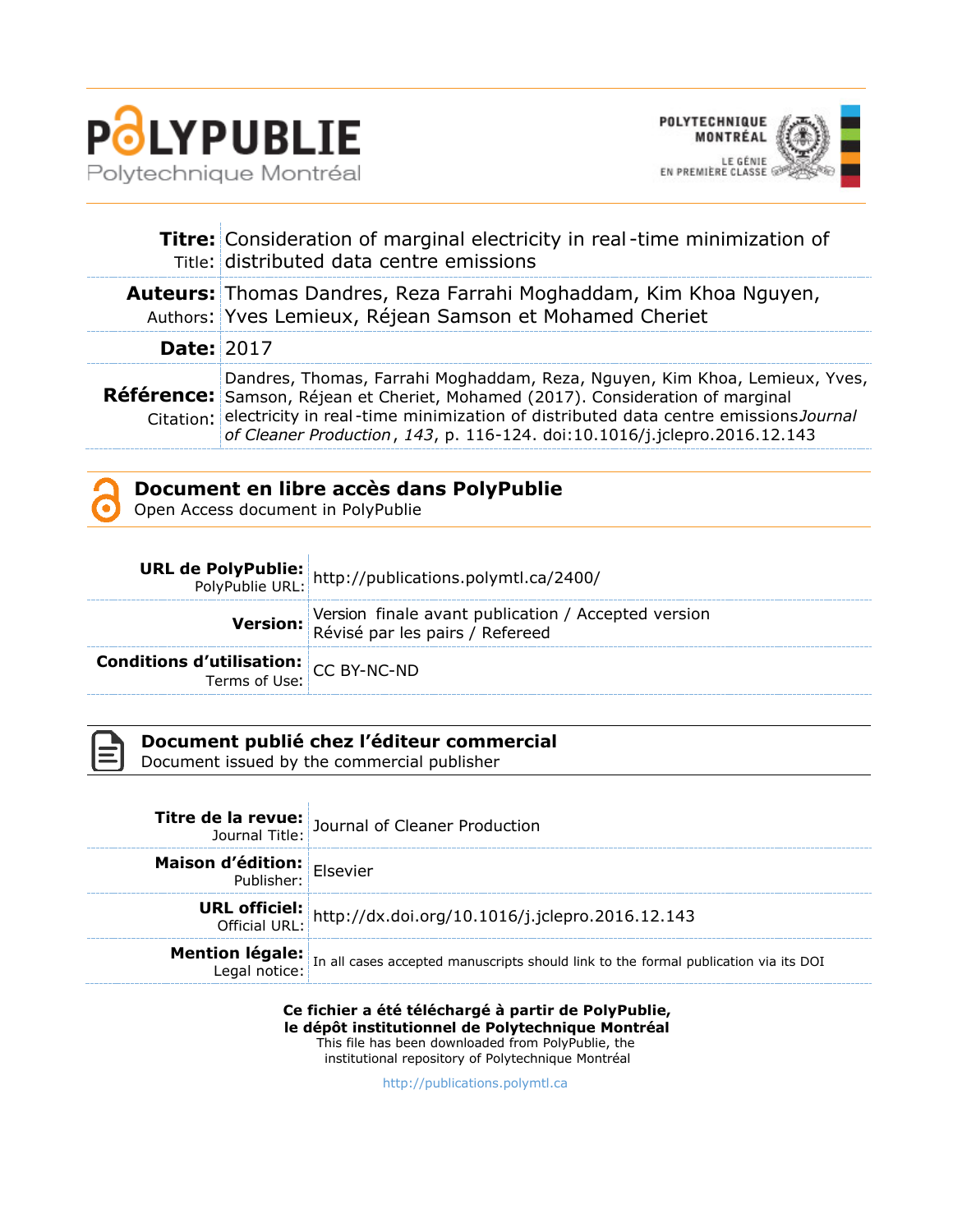# Consideration of marginal electricity in real-time minimization of distributed data centre emissions

Thomas Dandres<sup>12</sup>, Reza Farrahi Moghaddam<sup>2,3</sup>, Kim Khoa Nguyen<sup>2</sup>, Yves Lemieux<sup>3</sup>, Réjean Samson<sup>1</sup> and Mohamed  $Cheriet<sup>2</sup>$ 

> <sup>1</sup>: CIRAIG, Polytechnique Montréal, Montreal, Canada 2 : Synchromedia, Ecole de technologie supérieure, Montreal, Canada 3 : Ericsson Montreal, Montreal, Canada Corresponding author: [thomas.dandres@polymtl.ca](mailto:thomas.dandres@polymtl.ca)

*Abstract***— Among the innovative approaches to reduce the greenhouse gas (GHG) emissions of data centres during their use phase, cloud computing systems relying on data centres located in different regions appear promising. Cloud computing technology enables real-time load migration to a data centre in the region where the GHG emissions per** *kWh* **are the lowest. In this paper, we propose a novel approach to minimize GHG emissions cloud computing relying on distributed data centres. Unlike previous optimization approaches, our method considers the marginal GHG emissions caused by load migrations inside the electric grid instead of only considering the average emissions of the electric grid's prior load migrations. Results show that load migrations make it possible to minimize marginal GHG emissions of the cloud computing service. Comparison with the usual approach using average emission factors reveals its inability to truly minimize GHG emissions of distributed data centres. There is also a potential conflict between current GHG emissions accounting methods and marginal GHG emissions minimization. This conflict may prevent the minimization of GHG emissions in multi-regional systems such as cloud computing systems and other smart systems such as smart buildings and smart-grids. While techniques to model marginal electricity mixes need to be improved, it has become critical to reconcile the use of marginal and average emissions factors in minimization of and accounting for GHG emissions.**

*Key words***: Distributed data centre optimization; GHG emissions; real-time electricity generation; marginal electricity.**

#### **1. Introduction**

Information and communication technologies (ICTs) have grown exponentially in the last decades and this rapid growth is expected to continue [\(Gantz & Reinsel, 2012\)](#page-10-0). However, manufacture and use of ICTs are associated with large electricity and resources consumption [\(Lannoo et al., 2013\)](#page-10-1). In 2006, ICTs were found to contribute to 2% of global anthropogenic greenhouse gas (GHG) emissions, which were equivalent to the emissions of the aviation industry for that year [\(The Climate Group, 2008\)](#page-11-0). Because data centres are one of the three major sinks of electricity among ICT infrastructures, they also significantly contribute to ICT GHG emissions [\(Lannoo et al., 2013\)](#page-10-1). Therefore, significant effort has been invested to curb data centre electricity demand, improve their efficiency and reduce their environmental footprint [\(Beloglazov et al., 2012;](#page-9-0) [Doyle et al., 2013;](#page-10-2) [Van Heddeghem et](#page-11-1)  [al., 2012\)](#page-11-1).

Among the innovative approaches to reduce data centre use-phase GHG emissions is overall load management across distributed data centres [\(Amokrane et al., 2013;](#page-9-1) [Krioukov et al., 2011;](#page-10-3) [Mandal et al., 2013\)](#page-10-4). In this approach, data centres are located in several regions and connected to the regional electrical grid. Load management is used to vary the power demand of the data centres in real time to maximize power consumption in regions where the GHG emissions per *kWh* are the lowest. Indeed, electricity is generated to instantly meet the regional power demand, which changes continuously during the day, depending on consumer needs. Therefore, the regional mix of power plants changes constantly, as does the related GHG emissions factor per *kWh*. Thus, there is an opportunity for distributed data centers to minimize their GHG emissions in real-time by identifying the least emitting sources of electricity.

#### *1.1. Problem statement*

According to our knowledge, in this innovative approach, the choice of region to which the load is migrated to is related to realtime electricity generation data (in the best cases). Concretely, the electrical grid mixes several regions are checked regularly and then the load is balanced between regions where the GHG emissions are lower at a given time. This means that the changes in regional power demand caused by the load balancing are not taken into account in this approach, since the load balancing is made after the grid mix check. Consequently, the regional grid mix change (and its consequences on regional GHG emissions) directly caused by load management is also ignored. In other words, the current load balancing approach would not capture an increase in regional coal power generation caused by a rise in the load processed by a data centre in that region. Thus, there is uncertainty regarding the real GHG emissions reductions achieved (if any) with the optimization of data centre networks when using the current load balancing approach. Therefore, a method adapted to the dynamic electricity context is needed to instantly identify power plant types affected by load balancing and minimize the GHG emissions of distributed data centres.

#### *1.2. Objectives*

Thus, the objectives of this study are to: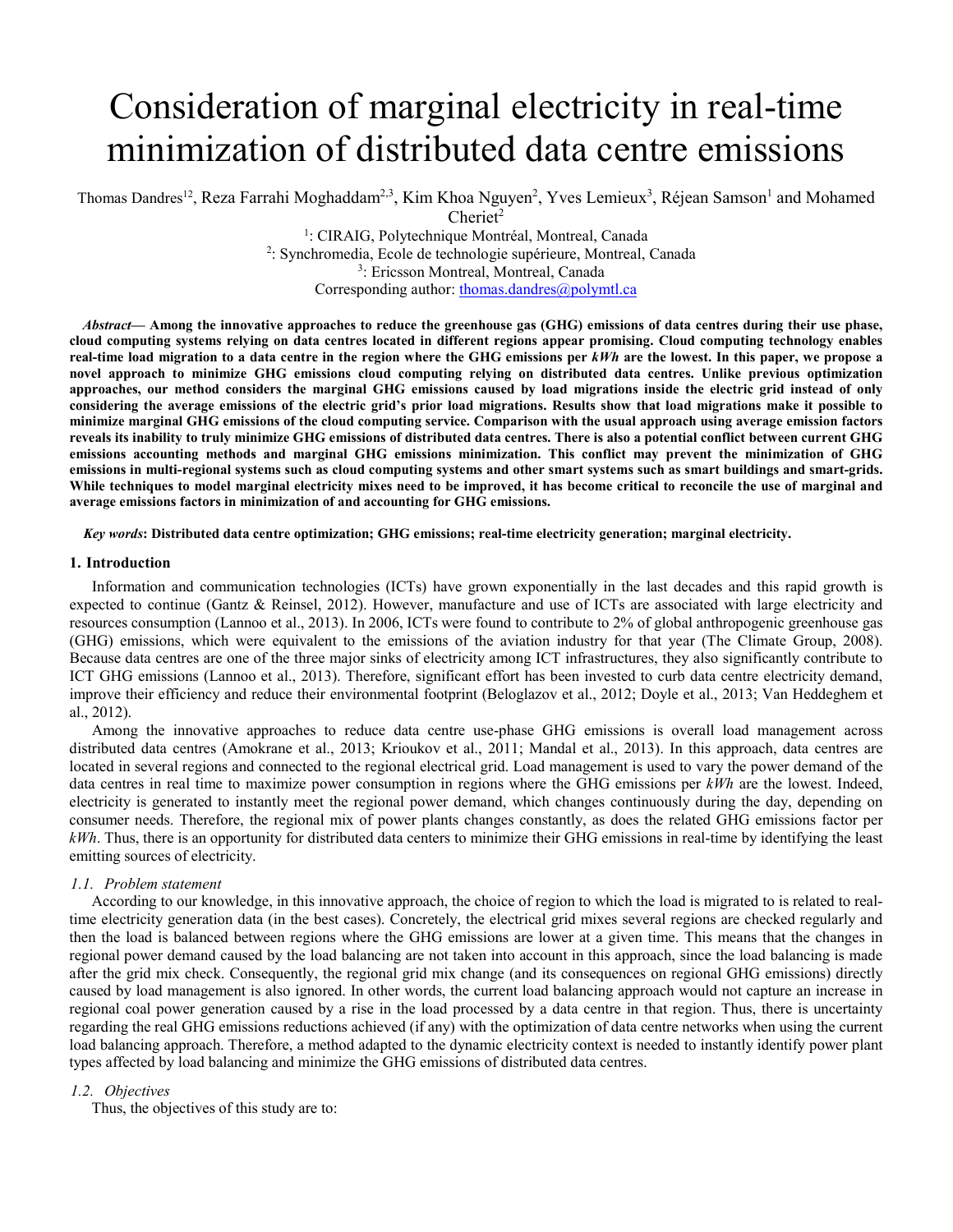- Highlight the need to consider marginal sources of electricity when optimizing distributed data centres using load balancing,
- Present approaches to identify marginal sources of electricity,
- Discuss issues related to multiregional optimization based on marginal electricity management and GHG emissions accounting.

A case study has been built to illustrate these objectives. In this case study the GHG emissions of a cloud computing service are minimized using load balancing between distributed data centres located in two different Canadian provinces.

#### **2. Method**

This section begins with a description of the case study used to illustrate the role of marginal electricity in a Canadian data centre network. Then, the method used to identify the marginal sources of electricity is presented. Finally, several scenarios are defined to evaluate the method's performance.

#### *2.1. The Green Sustainable Telco Cloud*

The case study involves the Green Sustainable Telco Cloud (GSTC) that is defined as a cloud computing service based on an efficient, optimized and environmentally-friendly distributed data centre network. Several optimization criteria, such as service quality, GHG emissions and operating costs, are considered. However, this paper focuses only on the environmental criteria to fully illustrate the role of the marginal sources of electricity in GHG emissions. The GSTC is currently under development, and the case study presented here is therefore based on a scenario rather than real results. It was deliberately simplified and is more conceptual than practical. Thus, it does not present accurate and complete GHG emissions results.

In this case study, two virtualized data centres are located in the Canadian provinces of Ontario and Alberta and form a cloud computing system that provides online services. These provinces were chosen because detailed, historic and real-time electricity generation data are available from public sources [\(AESO, 2013;](#page-9-2) [IESO, 2013\)](#page-10-5). It is assumed that the two data centres are similar and connected to the regional grids and that only one handles the cloud computing service at a time. In addition, the cloud power demand varies over time on a daily basis, depending on user requests, as presented in Fig. 1. It is also assumed that data transmission by all users towards the data centres consumes the same amount of electricity, regardless of the location of the data centre hosting the cloud.



**Fig. 1.** Hourly cloud power requirement

It is considered that one load migration between the two data centres could be made every hour. Assuming that the GSTC provides an online service that host a negligible amount of user data, the load migrations should not cause significant additional data traffic. Consequently, the electricity consumption due to such data traffic has been neglected. Concretely, the GSTC service could consist of online file processing, such as picture or video editing or mathematical computing.

#### *2.1.1. Definition of marginal electricity*

Electrical grid networks are balanced between producers and consumers. In practice, the electrical grid operator must keep the power generation capacity close to the power demand. Since the power demand changes over time due to consumer behaviours, producers must constantly adapt their power generation capacity. Adapting power generation capacity in real time depends on various criteria such as the flexibility of the power generation technologies, the power plants' operating costs, the electrical grid constraints and the electrical grid operator schedules. By definition, a power plant that adapts its power generation capacity in response to a change in power demand is a marginal source of electricity. The marginal electricity is the electricity generated by all the marginal sources. Several observations in the electricity sector show that, for a very small variation in power demand, there is only one marginal technology [\(Nielsen et al., 2011;](#page-10-6) [Sensfuß et al., 2008;](#page-11-2) [Tveten et al., 2013\)](#page-11-3). However, this technology may change over time, and more than one technology may be affected when the demand variation increases [\(Mathiesen et al., 2009;](#page-10-7) [Rogers et al., 2013b\)](#page-11-4). Moreover, since the marginal sources of electricity are selected among a pool of potential marginal sources of electricity, there is uncertainty in the prediction of the marginal sources of electricity. To overcome this problem, past data were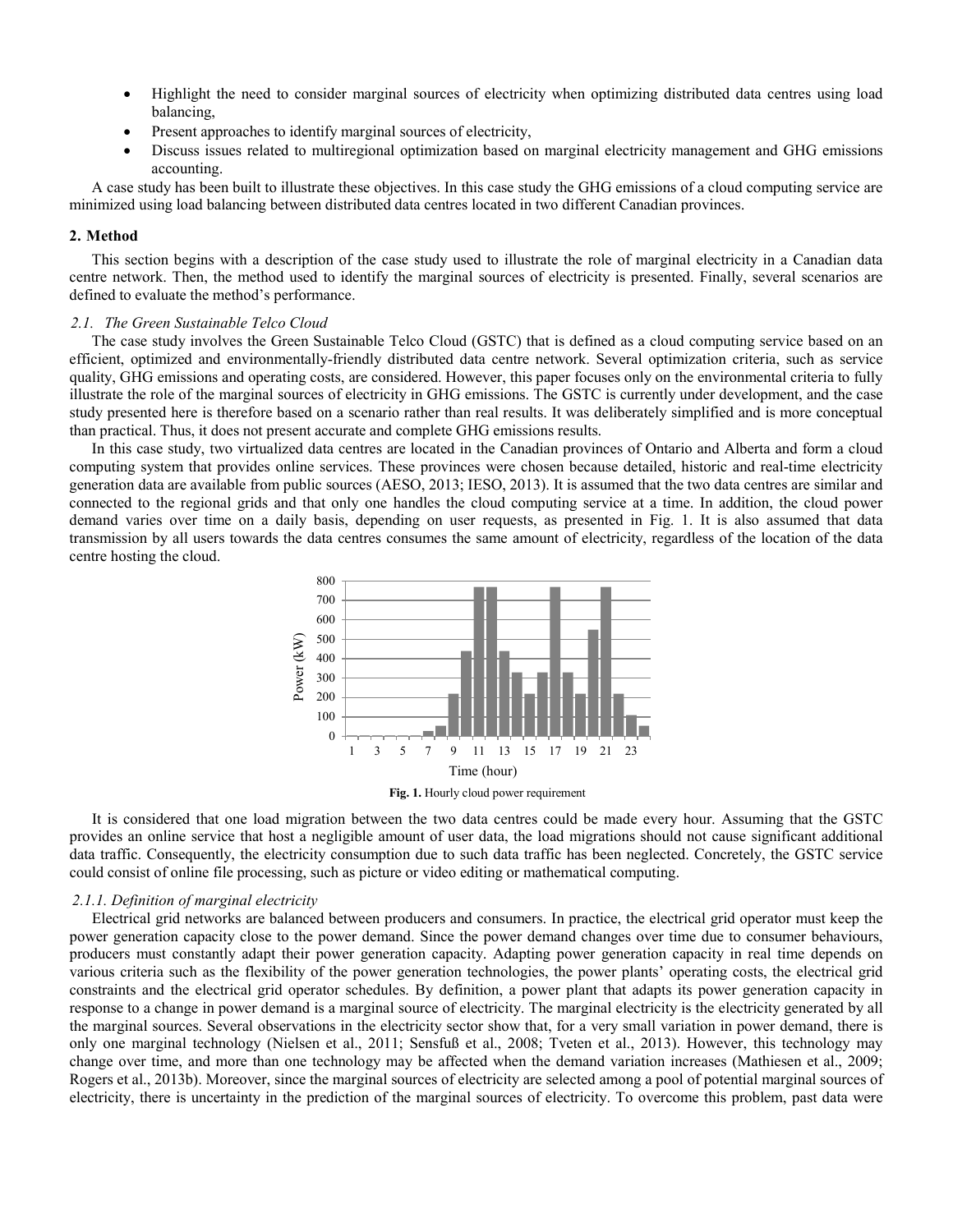used in this study to retrospectively identify the marginal sources of electricity. These data are retrieved from the Canadian electric utilities [\(AESO, 2013;](#page-9-2) [IESO, 2013\)](#page-10-5).

#### *2.1.2. Assumption on GSTC power demand*

To simplify electricity generation modeling, the cloud power demand in Ontario and Alberta is considered to be entirely met by marginal sources of electricity. A different and perhaps more realistic approach would be to split the cloud power demand between the static and varying power demands. Therefore, the static power demand would be met by non-marginal electricity and the varying power demand by marginal electricity. However, this assumption would complicate computing without providing relevant information to the case study.

# *2.1.3. Identification of marginal sources of electricity*

The data collected from the Canadian utilities quantify the amount of electricity generated per power generation technology and per hour in Alberta and Ontario over 2011-2013. Using these data, the variations in generation of each technology was monitored for each hour. The result is an increase or a decrease in power generation per technology, per hour and per Canadian province. It constitutes the hourly marginal sources of electricity. An example of the calculation is provided in the supplementary material. By building a marginal power mix made of several technologies, this approach is in agreement with Mathiesen et al. [\(2009\)](#page-10-7), who recommend not considering only one marginal technology. As presented in the supplementary material, the marginal technologies' decreasing or raising their capacity is expected to contribute in the same manner to the rises in power demand.

One simplification in the identification of marginal sources of electricity is that electricity imports were not considered. The marginal electricity in a region may come from abroad, since electricity providers can import electricity to overcome peak power demands. Indeed, it may be cheaper to import electricity at a high price than to build a power plant that will be used for only a few hours per year. As presented in supplementary material, electricity imports in Ontario and Alberta are low in comparison to total power generation. Moreover, imported electricity is expected to come from hydro dams with low GHG emissions per *kWh*. Thus, these imports should not change significantly the results of this study. Nevertheless, to be very rigorous, the marginal sources of electricity in interconnected regions should be identified and included in the regional power mix. However, implementing the electricity imports in the calculation would have made it unnecessarily complex without providing significant added value to this study.

#### *2.1.4. Calculating the marginal GHG emissions factors*

Once the marginal sources of electricity are identified, the hourly GHG emissions are computed for each region according to the amount of electricity provided by the marginal electricity mix and on the life-cycle GHG emissions factor of each technology. The life-cycle emissions factors were taken from the ecoinvent database (version 3.1) using Simapro (version 8.1) and IMPACT2002+ (2.20) for 1 *kWh* of electricity. Life-cycle emissions factors account for power plant construction as well as other life-cycle steps in electricity generation such as fuel extraction [\(Şengül et al., 2016\)](#page-11-5). Thus life-cycle emissions factors are not restricted to energy extraction from fossil/fissile fuels or the transformation of renewable energy into electricity. The ecoinvent processes used to model the different technologies are presented in Table 1. The impacts per *kWh* of electricity transport and distribution were included on the basis of medium and low voltage electricity processes available in ecoinvent for Ontario and Alberta. Hourly marginal GHG emissions were then divided by the total amount of marginal electricity generated during the hour to obtain the hourly marginal GHG emissions factor per *kWh*. An example of the calculation is provided in the supplementary material.

#### **Table 1**

| Modelling of electricity generation technologies in ecoinvent |  |  |  |  |
|---------------------------------------------------------------|--|--|--|--|
|                                                               |  |  |  |  |

| Energy<br>source | ecoinvent process                                                                                                                                                                                                                                                                                     |
|------------------|-------------------------------------------------------------------------------------------------------------------------------------------------------------------------------------------------------------------------------------------------------------------------------------------------------|
| <b>Biomass</b>   | Electricity, high voltage {CA-AB/ON}  heat and power co-<br>generation, wood chips, 6400kW thermal, with extensive<br>emission control   Alloc Def, U                                                                                                                                                 |
| Coal             | Electricity, high voltage {CA-AB/ON} electricity production,<br>hard coal   Alloc Def, U                                                                                                                                                                                                              |
| Hydro            | Electricity, high voltage {CA-AB/ON}  electricity production,<br>hydro, run-of-river   Alloc Def, U<br>Electricity, high voltage {CA-AB/ON} electricity production,                                                                                                                                   |
| Natural<br>gas   | hydro, reservoir, alpine region   Alloc Def, U<br>Electricity, high voltage {CA-AB/ON}  electricity production,<br>natural gas, at conventional power plant   Alloc Def, U<br>Electricity, high voltage {CA-AB/ON}  electricity production,<br>natural gas, combined cycle power plant   Alloc Def, U |
| Nuclear          | Electricity, high voltage {CA-ON}  electricity production,<br>nuclear, pressure water reactor   Alloc Def, U                                                                                                                                                                                          |
| Oil              | Electricity, high voltage {CA-AB/ON} electricity production,<br>oil   Alloc Def, U                                                                                                                                                                                                                    |
| Wind             | Electricity, high voltage {CA-AB/ON} electricity production,                                                                                                                                                                                                                                          |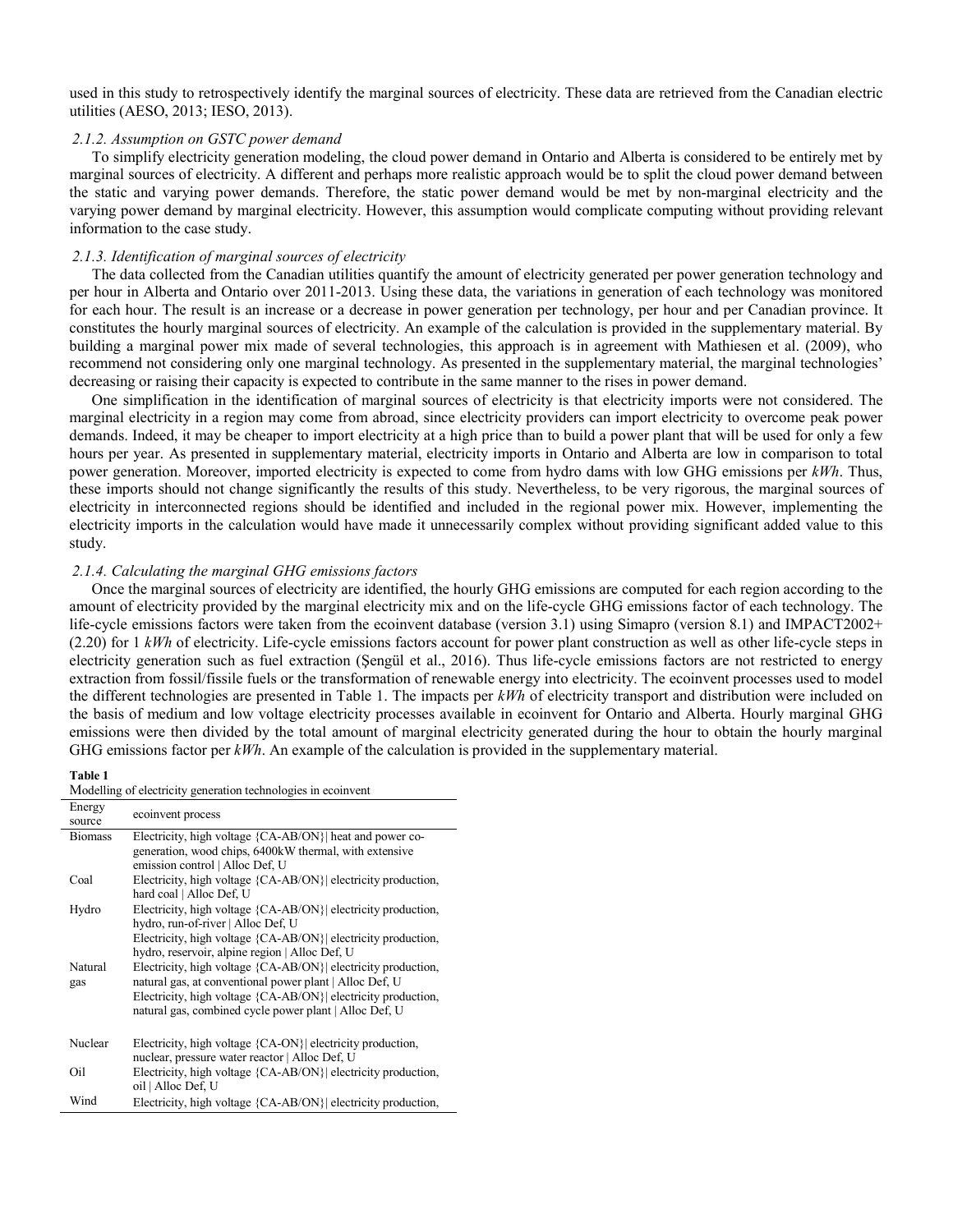wind, <1MW turbine, onshore | Alloc Def, U Electricity, high voltage {CA-AB/ON}| electricity production, wind, 1-3MW turbine, onshore | Alloc Def, U Electricity, high voltage {CA-AB/ON}| electricity production, wind, >3MW turbine, onshore | Alloc Def, U

# *2.1.5. Minimization of real-time GHG emissions*

In order to minimize the real-time GHG emissions of the cloud computing service, the load was processed in the data centre located in the region where the hourly marginal GHG emissions factor per *kWh* was the lowest. Then, the GHG emissions related to the GSTC service were computed based on the cloud electricity consumption and the relevant hourly regional marginal emission factor. An example of the calculation is provided in the supplementary material.

# *2.2. Comparison with no-cloud computing scenarios*

To assess the benefits of load balancing in the GSTC context, two scenarios without cloud computing systems were modelled. In these scenarios, it is presumed that the online service is hosted by only one data centre. The data centre is located in Ontario in one scenario and in Alberta in the other. Data centre GHG emissions for each scenario were calculated on the basis of the cloud computing electricity consumption (same as Fig.1) and regional GHG marginal emission factors computed previously. Then, the GHG emissions of the three scenarios (Ontario and Alberta, only Ontario and only Alberta) were compared.

# *2.3. Comparison with the conventional approach*

A comparison with the conventional approach (using average emissions factors without considering marginal electricity) was conducted to highlight the differences between the optimization achieved when considering marginal electricity. To this end, the average GHG emission factors were computed for Ontario and Alberta for every hour over 2011-2013 based on the global electricity mix (instead of the marginal sources of electricity) following the method presented in section 2.1.4. Then, these average GHG emission factors were compared for each hour to minimize the GHG emissions of the cloud computing service following the method presented in section 2.1.5. Finally, the GHG emissions of the data centre in the two scenarios without cloud computing systems were computed using the relevant average GHG emissions factors and the cloud electricity consumption following the method presented in section 2.1.5. Examples of the calculations of the average electric mix, average emissions factor and minimization of average GHG emissions are provided in supplementary material.

# **3. Results**

# *3.1. Minimization of real-time marginal GHG emissions*

GHG emissions per marginal *kWh* and per context (cloud computing and non-cloud computing scenarios) are presented in Table 2. The marginal GHG emissions factors are in agreement with those of Farhat et al.[\(2010\)](#page-10-8) computed for each Canadian province. Nevertheless, some differences are observed because Farhat et al.'s study was conducted using 2004-2006 data, while we used 2011-2013 data. Especially, the coal phase-out policy in Ontario can be observed in the 2011-2013 period. Thus, our marginal emission factors are inserted between the two scenarios (with and without coal) developed by Farhat et al. As illustrated, load migrations help in minimizing the cloud computing service GHG emissions. This reduction in GHG emissions is possible because marginal GHG emission maximums do not occur at the same time in Alberta and Ontario (especially since the provinces are in different time zones). By avoiding the marginal emission maximums of both regions, the mean of marginal GHG emissions per *kWh* decreases in the cloud computing scenario as compared to no-cloud computing. Concretely, the load migrations reduce GHG emissions by 9% as compared to the scenario in which a single data centre is located in Ontario and by 44% when a single data centre is located in Alberta. These results corroborate that there is a high potential of GHG emissions to be avoided when load migrations are managed properly, even when marginal electricity is considered.

#### **Table 2**

GHG emissions per marginal *kWh* and per cloud computing scenario

| Marginal GHG emissions<br>(kg CO, eq.) | Optimization | Ontario   | Alberta   |
|----------------------------------------|--------------|-----------|-----------|
| per marginal $kWh$ (2011-<br>$2013$ :  |              |           |           |
| Mean                                   | 0.317        | 0.344     | 0.618     |
| Standard deviation                     | 0.165        | 0.185     | 0.211     |
| per data centre:                       |              |           |           |
| 2011-2013                              | 2,441,680    | 2,677,536 | 4,326,700 |
| Cloud computing                        | Yes          | No        | No        |

The difference in GHG emissions per marginal *kWh* between Ontario and Alberta is explained by the difference in marginal electric mixes in these regions. While marginal electricity is usually generated from natural gas and hydro (low GHG emissions per *kWh*) in Ontario, Alberta generally relies more on natural gas and coal (high GHG emissions per *kWh*). Therefore, the mean GHG emissions per marginal *kWh* in Alberta are higher than in Ontario. Consequently, the GSTC is hosted more often in Ontario (82% of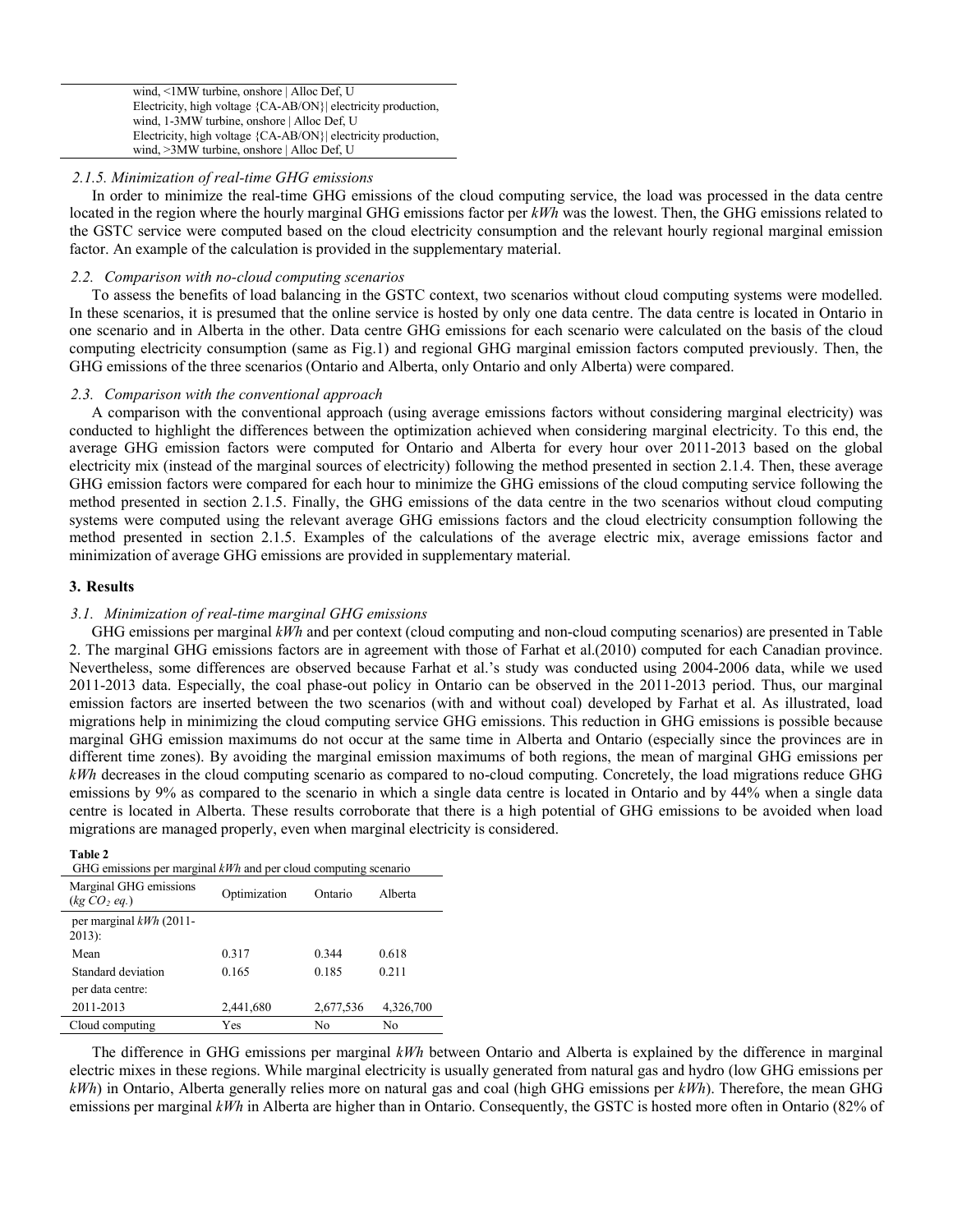the time) than in Alberta. These results also highlight the need to check the regional marginal sources of electricity when deploying a system with time-dependent power demand.

#### *3.2. Comparison with the conventional approach*

GHG emissions per average *kWh* and per situation (cloud computing and no-cloud computing scenarios) are presented in Table 3. According to the conventional approach, the minimization of the GHG emissions of the cloud computing service results in processing the load in the data centre located in Ontario at all times (*Optimization* and *Ontario* columns are identical in Table 3). This result was expected since nuclear power (low GHG emissions per *kWh*) is the main source of electricity in Ontario versus coal (high GHG emissions per *kWh*) in Alberta. The maximum GHG emissions per average *kWh* in Ontario are therefore always lower than the minimum GHG emissions per average *kWh* in Alberta. Thus, the conventional approach never recommends choosing the data centre in Alberta to process the load. This is an important finding: the conventional approach does not always yield a fully optimized solution (regardless of the fact that the conventional approach may not accurately model the GHG emissions).

**Table 3**

GHG emissions per average *kWh* and per cloud computing situation

| Average GHG emissions<br>(kg CO <sub>2</sub> eq.) | Optimization | Ontario   | Alberta   |  |
|---------------------------------------------------|--------------|-----------|-----------|--|
| per average $kWh$ (2011-2013):                    |              |           |           |  |
| Minimum                                           | 0.036        | 0.036     | 0.667     |  |
| Mean                                              | 0.125        | 0.125     | 0.821     |  |
| Maximum                                           | 0.298        | 0.298     | 0.930     |  |
| Standard deviation                                | 0.048        | 0.048     | 0.032     |  |
| per data centre:                                  |              |           |           |  |
| 2011-2013                                         | 1,020,138    | 1,020,138 | 5,982,113 |  |
| Cloud computing                                   | Yes          | No        | No        |  |

Regarding the emissions presented in Tables 2 and 3, GHG emissions per marginal *kWh* in Ontario are higher compared to GHG emissions per average *kWh* in Ontario. The main reason is that nuclear power contributes very little to marginal electricity generation but represents about half of the average power generation. Since nuclear power emits very few GHG emissions per *kWh*, the small contribution of nuclear power to the Ontario marginal power mix makes the marginal GHG emissions factor greater than the average one. In Alberta, the marginal GHG emissions factor is lower than the average one because many Alberta power plants burn coal continuously without considering the province's power demand variations. These power plants are therefore excluded from Alberta's marginal power mix. Since coal power plants release significant amounts of GHG per *kWh*, the marginal power mix in Alberta emits fewer GHG emissions per *kWh* than the average power mix.

It should be noted that the emissions per data centre in Tables 2 and 3 do not reflect the same reality. Emissions from marginal electricity (Table 2) represent emissions due to change in regional power demand while emissions from average electricity (Table 3) represent the emissions due to regional electricity consumption. The purpose of considering marginal electricity is to minimize the GSTC's emissions but not to account for them. Average GHG emissions factors are commonly used to account for GHG emissions. However, as discussed in the next section, the difference between the average and marginal emission factors has challenging implications when accounting for marginal emissions avoided by marginal electricity management.

# **4. Discussion**

*4.1. The discussion begins with the description of the problematic of real-time minimization and assessment of emissions and then expands to broader topics such as marginal electricity mix prediction and other criteria related to the cloud computing optimization problem, and then concludes with a presentation of the global applicability of the method.Minimizing and accounting for the GHG emissions of multiregional systems*

Minimizing and accounting for the GHG emissions of a system managing marginal electricity in several regions such as the GSTC might be conflicting. Indeed, we recommend the use of marginal emission factors to minimize emissions, but emissions accounting usually implies the use of average emissions factors. The source of the problem is that these emissions factors may be different because they rely on different electricity mixes. Thus, minimizing marginal emissions from distributed data centres located in several regions may result in accounting for more average emissions. This case is actually observed in our study. Minimization of marginal GHG emissions results in 2,441,680 *kg CO2 eq*. (see Table 2). Using the regional average GHG emissions factors to account for the emissions of the optimized cloud would result in 2,037,518 *kg CO<sub>2</sub> eq*. The problem is that these emissions are higher than 1,020,138 *kg CO2 eq*. (see Table 3) corresponding to the case where the server load is processed all the time in Ontario. Despite some marginal GHG emissions can be avoided by load migrations, the GHG emissions accounting method based on average emission factors prevent load balancing between data centres located in Ontario and Alberta. Concretely, this means that accounting GHG emissions with average emission factors does not provide a motivation to reduce marginal GHG emissions and can potentially prevent such reduction. Especially, in the context of a carbon tax computed with average emissions factors, the minimization of marginal GHG emissions would double the amount of the carbon tax in this study. Thus, there is a risk that the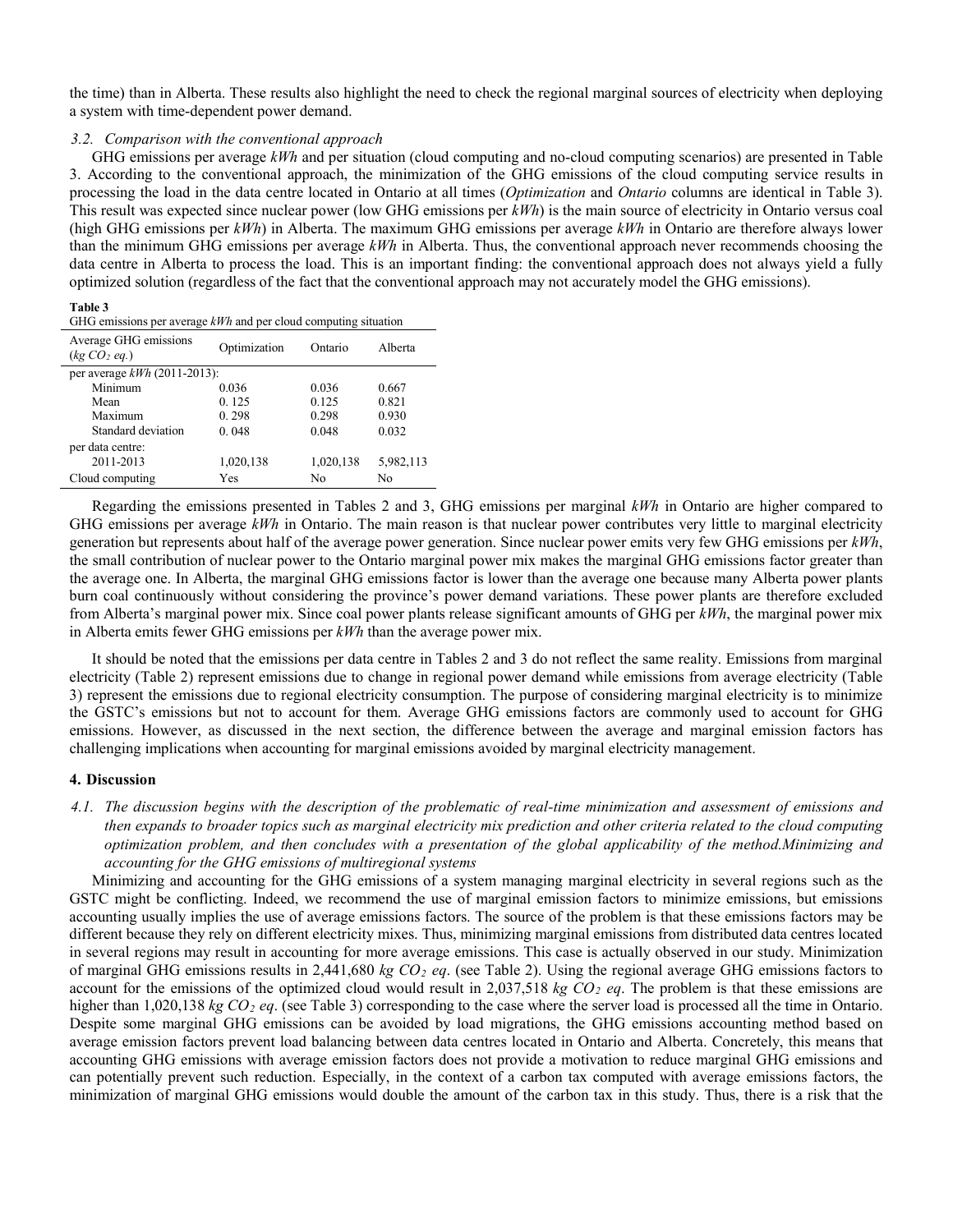current GHG emissions accounting method causes more emissions than expected. Indeed, it encourages electric consumption in regions where average GHG emission factors are low while underestimating marginal emissions caused by power demand variations. Beyond distributed data centres, this problem also concerns smart-grid applications that aimed to minimize emissions in real time. Especially, some authors already recommend using real-time marginal emission factors to evaluate and minimize GHG emissions of smart buildings [\(Roux et al., 2016\)](#page-11-6), electric vehicles [\(McCarthy & Yang, 2010;](#page-10-9) [Thomas, 2012\)](#page-11-7) and users adapting their power demand [\(Zheng et al., 2015\)](#page-11-8). Indeed, a low average emission factor at a given time in a region does not guarantee that the marginal sources of electricity will also have low emissions at that time. Therefore, there is a critical need to develop a new approach to account for GHG emissions of smart systems that minimize their marginal emissions in real-time. Yang [\(2013\)](#page-11-9) lists and discusses the merits and drawbacks of different allocation methods of electricity generation emissions in the context of electric vehicles. He concludes there is no ideal allocation method that perfectly meets the need for accuracy, simplicity/transparency or consistency. A possible solution could be a hybrid method in which the allocation of the marginal and non-marginal emissions between all electricity consumers would depend on the steady and fluctuating parts of their power demands.

# *4.2. Prediction of marginal sources of electricity*

Predicting marginal sources of electricity is required to manage marginal electricity. However, this task is difficult because of the complexity of electric networks where the power generation may vary greatly in time and space [\(Olkkonen & Syri, 2016\)](#page-10-10). In an ideal situation, the regional electrical utilities would send to the cloud manager real-time information on the short-term marginal sources of electricity identified by their physical models [\(Raichur et al., 2016\)](#page-11-10).

Until such relationships between utilities and cloud managers are established, however, it is necessary to predict the origin of the marginal electricity. While it could be difficult to predict exactly which power plant will adapt its power generation capacity in response to a change in the power demand, it may be sufficient to know which technology is affected by the power demand change, since the GHG emissions factor is mostly determined by the power plant's technology. The following sections discuss the constraints imposed on marginal electricity generation and the different approaches that may be used to identify marginal sources of electricity.

#### *4.2.1. Factors affecting marginal electricity generation*

The choice of marginal sources of electricity by the utilities is conditioned by at least two factors: the flexibility of the power generation capacity and the price of electricity on the short-term market. Ideally, prediction methods should take into account both of these factors.

*The flexibility of the power generation capacity:* For technological reasons, not all power plants can easily adapt their power generation capacity in real time. For instance, nuclear technology is not flexible and can hardly follow the hourly changes in power demand. Therefore, nuclear technology is used to supply base power demand and generates as much electricity as possible, regardless of the demand. Hydroelectric technology is more flexible and can quickly adapt its capacity. Thus, hydroelectricity is a suitable technology to manage rapid changes in power demand.

*The price of electricity on the short-term market:* In the context of an open market, the price of electricity in the short term (including operation, transmission and distribution prices) is a determining factor that affects the choice of the marginal source of electricity used to provide additional power [\(Nielsen et al., 2011;](#page-10-6) [Sensfuß et al., 2008;](#page-11-2) [Tveten et al., 2013\)](#page-11-3). Indeed, the cheapest technologies are often selected first if their generating capacity can be adapted to the power demand. Since regions are usually interconnected, a marginal source of electricity can be located far away from the consumer causing a change in the power demand. This is especially true when a region faces a high power demand that surpasses the installed regional power generation capacity.

#### *4.2.2. Methods to identify marginal technologies*

There are several approaches to pinpoint short-term marginal electricity generation technologies: the economic modeling, historical data, market data and literature-based identification. However, these approaches depend highly on the availability of data. Indeed, electricity suppliers do not always share sufficiently accurate operation data. Therefore, the identification of the marginal electricity generation technologies may be more or less uncertain, depending on the quality of the data obtained. What is important is that the data reflect the reality of the real-time and short-term behaviours of electricity generation. Possible approaches to identify marginal technologies are summarized below.

*Economic approach:* This approach aims to calculate the price of marginal electricity for different technologies and identify the marginal technology on the basis of electricity price [\(Amor et al., 2011;](#page-9-3) [Kopsakangas-Savolainen et al.\)](#page-10-11). Ideally, data on the efficiency of each power plant in the considered region are required. However, technology efficiency may be sufficient. Then, the real-time stock market prices of fuels can be used to compute the price of marginal electricity. The flaw of this approach is that fuel stock market prices vary considerably, thus affecting the choice of marginal technology. Moreover, the installed generation capacity of each technology must be known in order to consider the availability of each marginal technologies in a region. Finally, the cheapest power generation technology maybe not the marginal one at a given time due to technical constrains on the electrical grid [\(Hawkes, 2010\)](#page-10-12).

*Historical approach:* In this approach, the marginal technologies are identified according to an analysis of historical electricity generation data [\(Farhat & Ugursal, 2010;](#page-10-8) [Siler-Evans et al., 2012\)](#page-11-11). Hourly electricity generation data must therefore be available for a period of at least one year in order to take into account seasonal effects. Marginal technologies can then be identified for each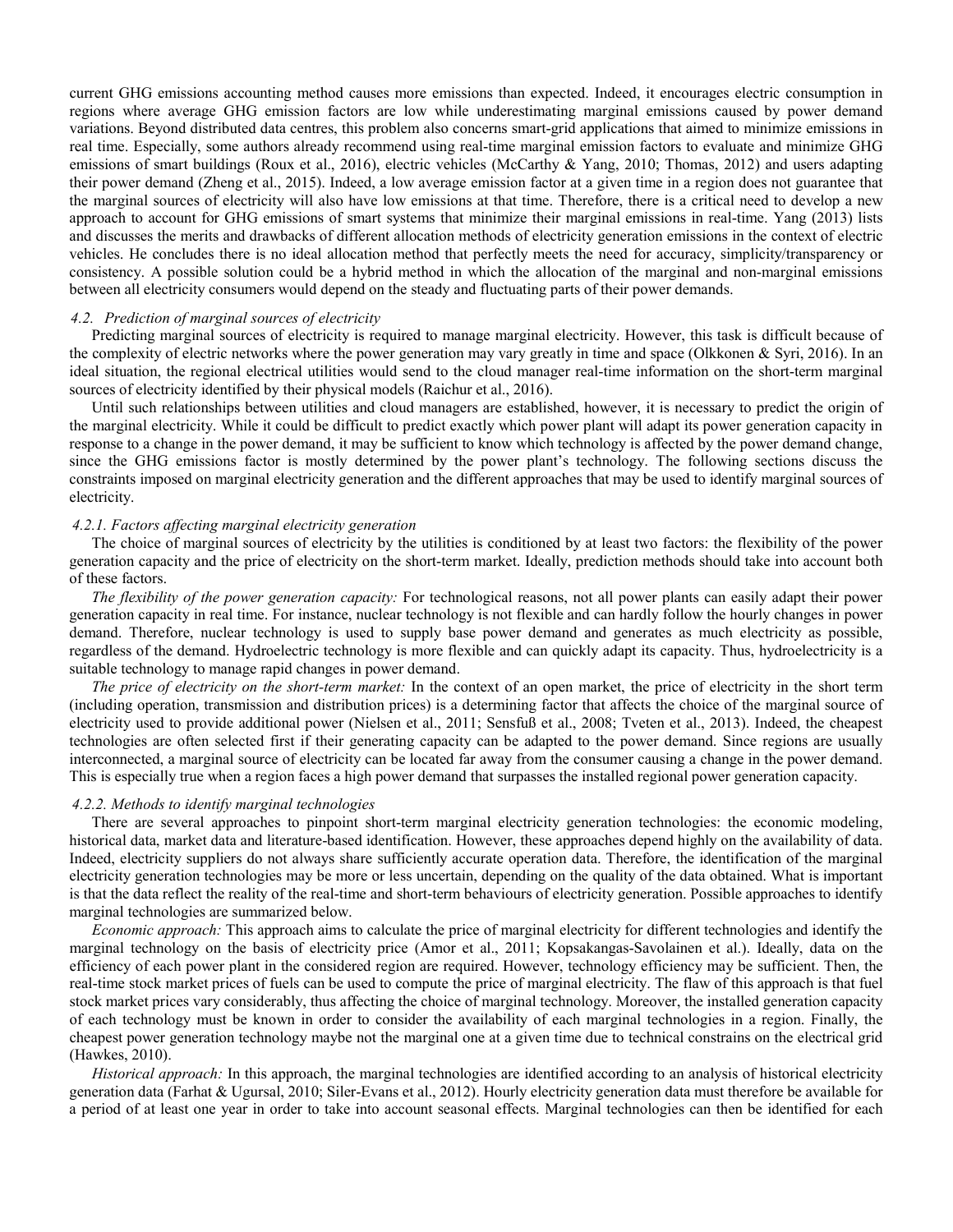hour in each season or month. The major drawback of this approach is that the past power mix may be not representative of the current one. For instance, new power plants and transmission lines (including interconnections with other networks) are not reflected in historical data.

*Market approach:* This approach identifies marginal technologies based on electricity market information. Electricity generation is scheduled in advance according to power demand predictions (usually the day before). Then, the predictions are corrected (a few hours before) and power generation is adjusted in real time. In liberalized electricity markets, there is generally a call for tenders among electricity providers. In theory, the identity of the winning bidders and the technologies schedule make it possible to determine the marginal technologies. However, it may be problematic to obtain such information in real-time because of confidentiality terms. Another type of market data that is commonly publicly shared in real-time is the marginal price of electricity. Therefore, a method has been developed to extrapolate the short-term marginal emissions from the real-time marginal electricity prices [\(Rogers et al., 2013a\)](#page-11-12). A flaw of this approach is that it does not determine marginal technologies when the demand decreases.

*Literature review approach:* It is possible to rely on existing studies to determine the main marginal technology. Of a region. Nevertheless, while a literature review may help quickly identify marginal technologies, available studies are not always very recent and may lead to erroneous marginal technology determination. Indeed, like historical data, old studies may not reflect the current reality of an electrical network. Moreover, Mathiesen et al. [\(2009\)](#page-10-7) report that a single marginal technology is often considered in some electricity studies despite the existence of a marginal mix of technologies. Because of the high variability of GHG emissions between power generation technologies, this simplification results in significant uncertainty on emissions in these studies.

#### *Implementation of predictive methods*

In recent projects, we implemented the historical approach to predict marginal sources of electricity in the context of Ontario/Alberta [\(Dandres et al., 2014\)](#page-10-13) and Québec [\(Maurice, 2015\)](#page-10-14). A high variability among the technologies used to generate marginal electricity was observed. But despite the uncertainty of the predictions, it was still possible to achieve some minimization of the GHG emissions. However, more research is needed to improve the predictive models developed as part of these projects. To that end, big data analytics, as used in other areas [\(Li et al., 2016\)](#page-10-15), appears promising to improve our models.

#### *4.3. Minimization of GHG emissions: perspective of the data centre owner*

Suppose a situation where the GSTC would be hosted by private data centers with different owners. Assuming that each data centre owner wants to use his facility as much as possible to generate financial profits, they may be tempted to serve other consumers when the GSTC load is not processed in their data centres. In this situation, the environmental benefits of load balancing would be reduced if not cancelled. To overcome this problem, a financial incentive mechanism, like the one of Gaz Métro [\(Société](#page-11-13)  [en commandite Gaz Métro et al., 2007\)](#page-11-13) (the main natural gas provider in Québec) to compensate for sales reductions when its consumers implement energy efficiency measures, may be considered. However, reaching this type of agreement could become complex when several governments of different regions are involved. Also, the possibility of generalizing the marginal approach of this paper to a profit-aware optimization [\(Farrahi Moghaddam, 2014\)](#page-10-16) will be considered in the future.

#### *4.4. Non-GHG emissions and environmental life-cycle impacts*

Beyond GHG emissions, there are other impactful substances that may be emitted during electricity generation: fine particles that aggravates respiratory and cardiovascular diseases, aromatic hydrocarbons that have a carcinogenic effect on human health, sulphur and nitrogen dioxides that cause acid rain, etc. [\(Frischknecht & Rebitzer, 2005;](#page-10-17) [Jolliet et al., 2003\)](#page-10-18). Also, another optimization criteria such as the sustainability power density defined by Buceti [\(2014\)](#page-10-19) would probably lead to different choices and consequently to different emissions. Distributed data centres' optimization based only on GHG emissions are therefore not expected to minimize damage to human health or ecosystems.

Moreover, the data centre's building and dismantling phases are also sources of environmental impacts [\(Meza et al., 2010;](#page-10-20) [Whitehead et al., 2012\)](#page-11-14). Thus, there is an environmental burden attributed to each data centre, and the environmental benefits obtained through load balancing must at least be equal to this burden if a data centre is built for that purpose. Life-cycle assessment (LCA) (ISO standards 14040-44) may be used to evaluate the environmental impacts of ICT equipment [\(Bonvoisin et al., 2012;](#page-9-4) [Bonvoisin et al., 2014;](#page-9-5) [Deng et al., 2011\)](#page-10-21) and the environmental benefits of ICT virtualization [\(Mirabella et al., 2013\)](#page-10-22). LCA makes it possible to model the potential environmental impacts of products in line with the emissions and resource consumption that occur at each stage in a product's life-cycle. The emissions and resource consumption are then converted into impacts for several environmental indicators using environmental impact assessment models. Moreover, LCA enables the comparison between different options, such as videoconferencing or face-to-face meetings [\(Borggren et al., 2013\)](#page-9-6), and the design improvement of ICT devices by choosing materials friendlier to the environment [\(Meyer & Katz\)](#page-10-23). However, using LCA to study ICTs presents certain challenges, such as collecting detailed data on manufacturing component and waste management or modelling the rebound and substitution effects of ICT solutions [\(Arushanyan et al., 2014;](#page-9-7) [Farrahi Moghaddam et al., 2014;](#page-10-24) [Mirabella et al., 2013\)](#page-10-22).

### *4.5. Limits and future work*

In this study, several simplifications were made and must be addressed in future work: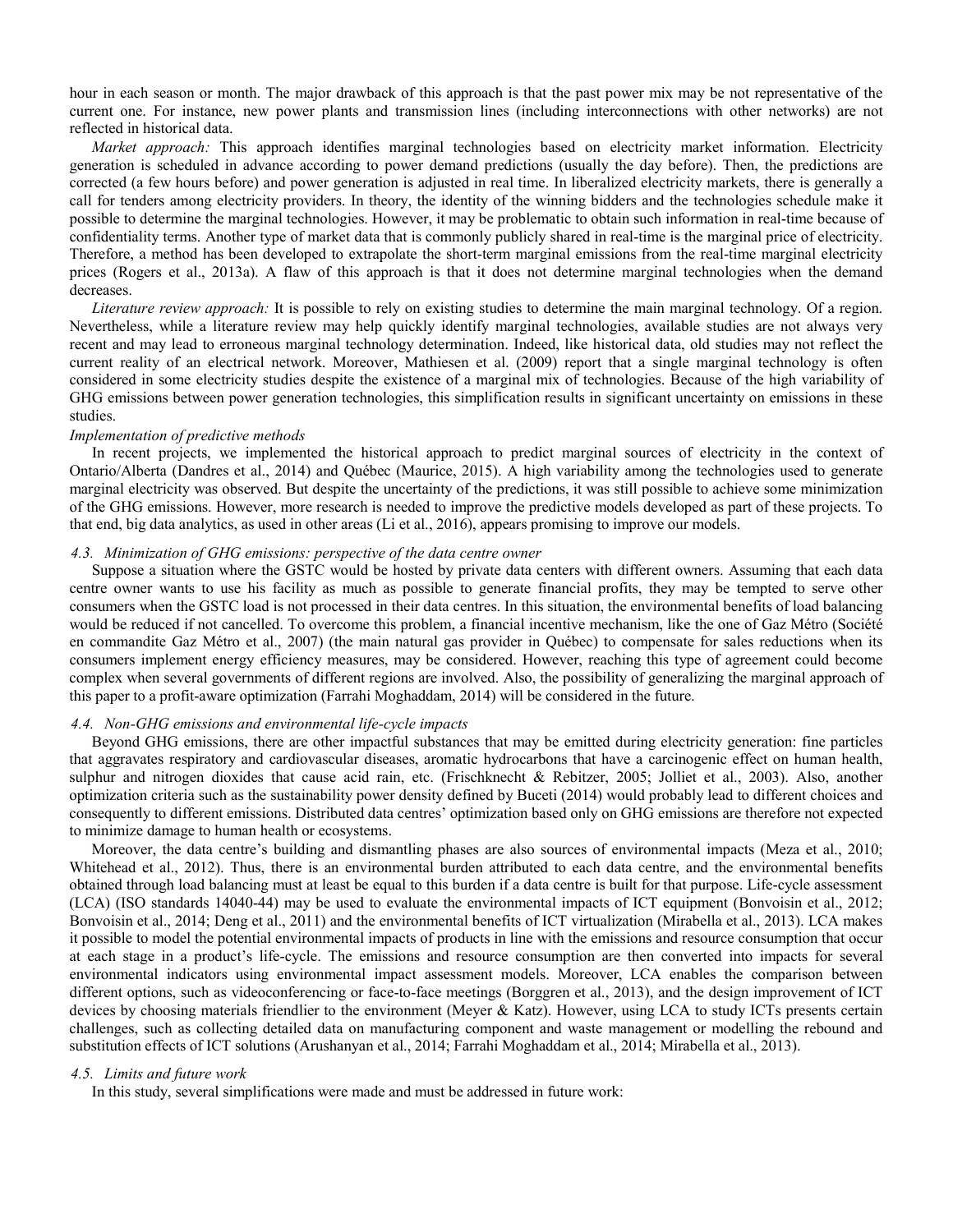- Electricity imports were excluded from the study but should be considered when evaluating marginal electricity. To this end, the sources that export electricity to the studied regions must be specified (moreover, should all sources abroad be considered or only marginal sources?). Ecological footprints and the predictive behaviours of imported electricity flows are a first step in that direction [\(Maurice, 2015\)](#page-10-14).
- Electricity consumption by the ICT network was not considered in this study byt should also be included in the scope of the study. Data transmission between data centres due to load balancing could be significant in the case of data storage services and result in non-negligible GHG emissions. If a GHG debt due to data traffic is attributed to each load migration, then each load migration should at least pay its debt. Such constraints could curb the number of migrations and thus limit the reduction in GHG emissions through load balancing. Also, the right emission factors to model emissions related to the network should be computed for each region that the ICT network crosses (assuming it is possible to map the network path taken by the data and attribute an electricity consumption property to each infrastructure of the ICT network). Research by Baliga et al. [\(2009\)](#page-9-8) suggests that most of the electricity consumed by online data transmission via the Internet is attributed to the equipment used to access the network. Thus, a good approximation for data centres that rely on the Internet to transmit data would be to consider only the electrical mix of the region in which the data centre is located instead of considering all of the regions crossed by the ICT network.
- In this study, the focus was made to minimize marginal GHG emissions, but as mentioned previously, non-GHG emissions should also be considered to prevent impact displacements between impact categories.
- Data centres were considered to be similar in this study. However, if the cooling system of a data centre is considered in the calculations, differences in meteorological conditions could result in different energy consumptions to cool the servers. Therefore, weather forecasts and electricity needed to cool equipment might also be taken into account to manage loads between distributed data centres.
- In this study, the choice of a data centre that processes the load of the cloud computing service was the only parameter considered to minimize emissions. However, in the context of a Canadian smart grid and to have a fair assessment of the ICT footprint, many other parameters should be included in the optimization process. In fact, all electricity consumers (and producers) should play a role in minimizing global emissions. Especially, in the context of transport electrification [\(Velazquez et al., 2015\)](#page-11-15), considering that electricity is a limited resource, it becomes pertinent to compare at a given time the environmental benefits of powering a data center (where the load is migrated to) or recharge batteries of electric vehicles even if these are two different domains. Thus, load migration between data centres is not the only measure to mitigate GHG emissions. Ideally, the management of marginal electricity should be based on all possible parameters, not only the ICT parameters.

#### *4.6. Global applicability of the method*

While the method followed in this paper is valid for many contexts, the results are specific to Ontario and Alberta for the period 2011-2013. These results should not be extrapolated to other regions without a proper adaptation. Indeed, the marginal electric mixes found for Ontario and Alberta may differ from those of regions presenting similar average electric mixes (e.g. France and Ontario due to a large contribution of nuclear power, or China and Alberta due to the large contribution of coal power).

Nevertheless, the main conclusions should remain valid in all contexts: marginal GHG emissions should be considered in realtime optimization systems, and GHG emissions accounting methods based on average emissions factors should be adapted to take into account marginal emission minimization. Moreover, because of the difficulty in identifying marginal electricity mixes, it would be appropriate for electric network operators to make these mixes public or to cooperate directly with cloud managers.

Concretely, the method can be used in every situation where it is intended to minimize GHG emissions in real-time by managing the power demand. Beyond optimization of ICT systems, this applies particularly to the management of smart-buildings electricity consumption, electric-vehicles battery load and any other type of demand side management programs and smart-grid projects.

#### *4.7. Added value of the method*

The conventional methods used to minimize in real-time the GHG emissions of data centre networks use average emissions factors of regional electricity generation. Application of the conventional methods result therefore in the exclusion of the emissions caused by the server load migrations. Consequently, the conventional methods might fail to optimize in real-time the management of server load migrations in order to minimize GHG emissions of data centre networks. In the worst situations, it is even possible the conventional methods drastically increase GHG emissions if fossil fuels are used to meet the power demand caused by server load migrations. By considering the marginal electricity, the proposed method improves the management of server load migrations used to minimize GHG emissions. Indeed, it enables a deeper vision of phenomena leading to GHG emissions. More generally, the proposed method improves decision taking by taking into account consequences of changes as compared to methods based on average emissions factors applied in the context of GHG emissions minimization of dynamic systems.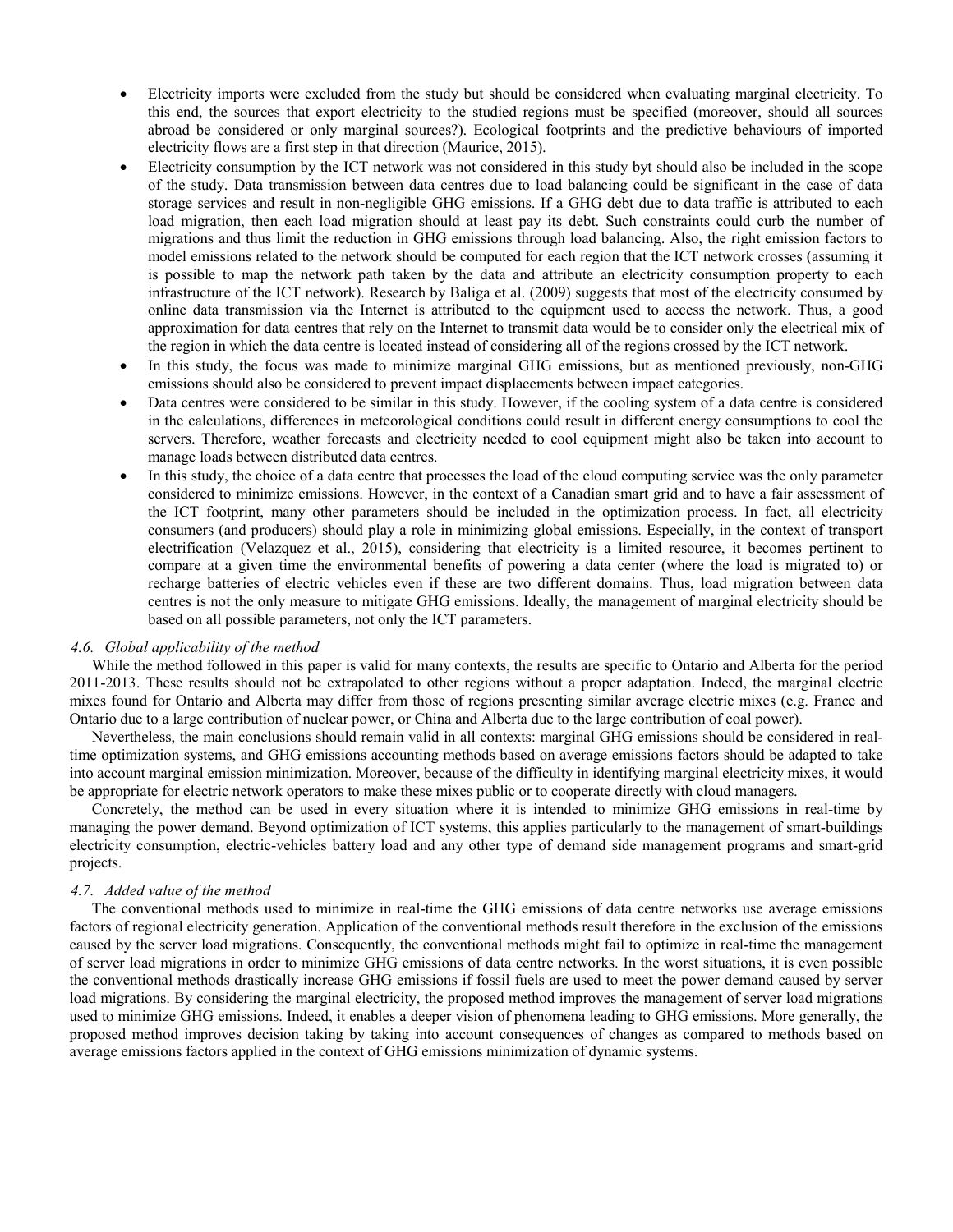### **Conclusion**

This paper highlights the need to take into account marginal electricity in the real-time optimization of multiregional data centre networks. It identifies an important issue regarding the conventional approach based on load balancing to minimize GHG emissions: the marginal electricity supplying the data centres that process the load after load migration is ignored. Therefore, the GHG emission reductions claimed by the conventional approach (if any) are uncertain. This study shows that the real-time management of load migrations between data centres located in different regions can lead to significant reductions in GHG emissions as compared to a single data centre solution. Interestingly, the identification of the marginal sources of electricity leads to GHG emission reductions that would not have been possible using the conventional approach based on average emission factors. Indeed, regional GHG emissions per *kWh* are quite different when considering marginal or average electricity. Results have been obtained for a Canadian case study involving two data centres in Ontario and Alberta. Each electric grid being unique, the computed emissions in this paper should not be directly extrapolated to other regions. However, the recommendation to consider marginal electricity in real-time optimization of multiregional data centre networks is expected to remain valid for regions using simultaneously several sources of electricity.

Beyond cloud computing and distributed data centres, the consideration for marginal emission factors appears also pertinent for smart systems (such as smart-building and smart-grids) where users adapt their power consumption to minimize their emissions.

However, minimizing marginal electricity emissions requires predictions of marginal sources of electricity, which are uncertain if the electric utilities do not make the information public in real time. Historic data may be used to built statistic models and predict marginal electricity mixes in real-time, but more research is needed to improve these models.

Moreover, the introduction of marginal electricity into the accounting of GHG emissions raises complex questions on the consideration of avoided marginal emissions. Such questions must be addressed in order to design a fair and efficient mechanism for the overall minimization and accounting of GHG emissions.

The optimization of distributed data centres is possible on the basis of GHG emissions reduction. However, it is not clear how the emissions of other undesirable substances are affected when GHG emissions are minimized. Studies must address this issue.

The optimization of the use phase of a cloud computing system should also consider the environmental impacts generated in the other life-cycle phases so as not to shift the impacts of the use phase to those phases. The manufacturing and end of life of ICT components are expected to have significant environmental impacts. Consequently, the environmental benefits through load migrations during the use phase within distributed data centres should at least compensate for the environmental impacts generated during the other life-cycle phases of these data centres.

### **Acknowledgments**

The authors would like to thank NSERC and industrial partners Ericsson-Montreal and Inocybe Technologies for their financial support under grant CRDPJ 424371-11.

### **References**

<span id="page-9-2"></span>AESO. (2013). Market participant information - Data Requests. from [http://www.aeso.ca/downloads/Hourly\\_Generation\\_by\\_Fuel.pdf](http://www.aeso.ca/downloads/Hourly_Generation_by_Fuel.pdf)

- <span id="page-9-1"></span>Amokrane, A., Zhani, M. F., Langar, R., Boutaba, R., & Pujolle, G. (2013). Greenhead: Virtual Data Center Embedding across Distributed Infrastructures. *Cloud Computing, IEEE Transactions on, 1*(1), 36-49. doi: 10.1109/TCC.2013.5
- <span id="page-9-3"></span>Amor, M. B., Pineau, P.-O., Gaudreault, C., & Samson, R. (2011). Electricity trade and GHG emissions: Assessment of Quebec's hydropower in the Northeastern American market (2006–2008). *Energy Policy, 39*(3), 1711-1721. doi: <http://dx.doi.org/10.1016/j.enpol.2011.01.001>
- <span id="page-9-7"></span>Arushanyan, Y., Ekener-Petersen, E., & Finnveden, G. (2014). Lessons learned – Review of LCAs for ICT products and services. *Computers in Industry, 65*(2), 211-234. doi[: http://dx.doi.org/10.1016/j.compind.2013.10.003](http://dx.doi.org/10.1016/j.compind.2013.10.003)
- <span id="page-9-8"></span>Baliga, J., Hinton, K., Ayre, R., & Tucker, R. S. (2009). Carbon footprint of the internet. *Telecommunications Journal of Australia 59*(1), 1-5. doi: 10.2104/tja09005
- <span id="page-9-0"></span>Beloglazov, A., Abawajy, J., & Buyya, R. (2012). Energy-aware resource allocation heuristics for efficient management of data centers for Cloud computing. *Future Generation Computer Systems, 28*(5), 755-768. doi: <http://dx.doi.org/10.1016/j.future.2011.04.017>
- <span id="page-9-4"></span>Bonvoisin, J., Lelah, A., Mathieux, F., & Brissaud, D. (2012). An environmental assessment method for wireless sensor networks. *Journal of Cleaner Production, 33*(0), 145-154. doi:<http://dx.doi.org/10.1016/j.jclepro.2012.04.016>
- <span id="page-9-5"></span>Bonvoisin, J., Lelah, A., Mathieux, F., & Brissaud, D. (2014). An integrated method for environmental assessment and ecodesign of ICT-based optimization services. *Journal of Cleaner Production, 68*, 144-154. doi: <http://dx.doi.org/10.1016/j.jclepro.2014.01.003>
- <span id="page-9-6"></span>Borggren, C., Moberg, Å., Räsänen, M., & Finnveden, G. (2013). Business meetings at a distance – decreasing greenhouse gas emissions and cumulative energy demand? *Journal of Cleaner Production, 41*(0), 126-139. doi: <http://dx.doi.org/10.1016/j.jclepro.2012.09.003>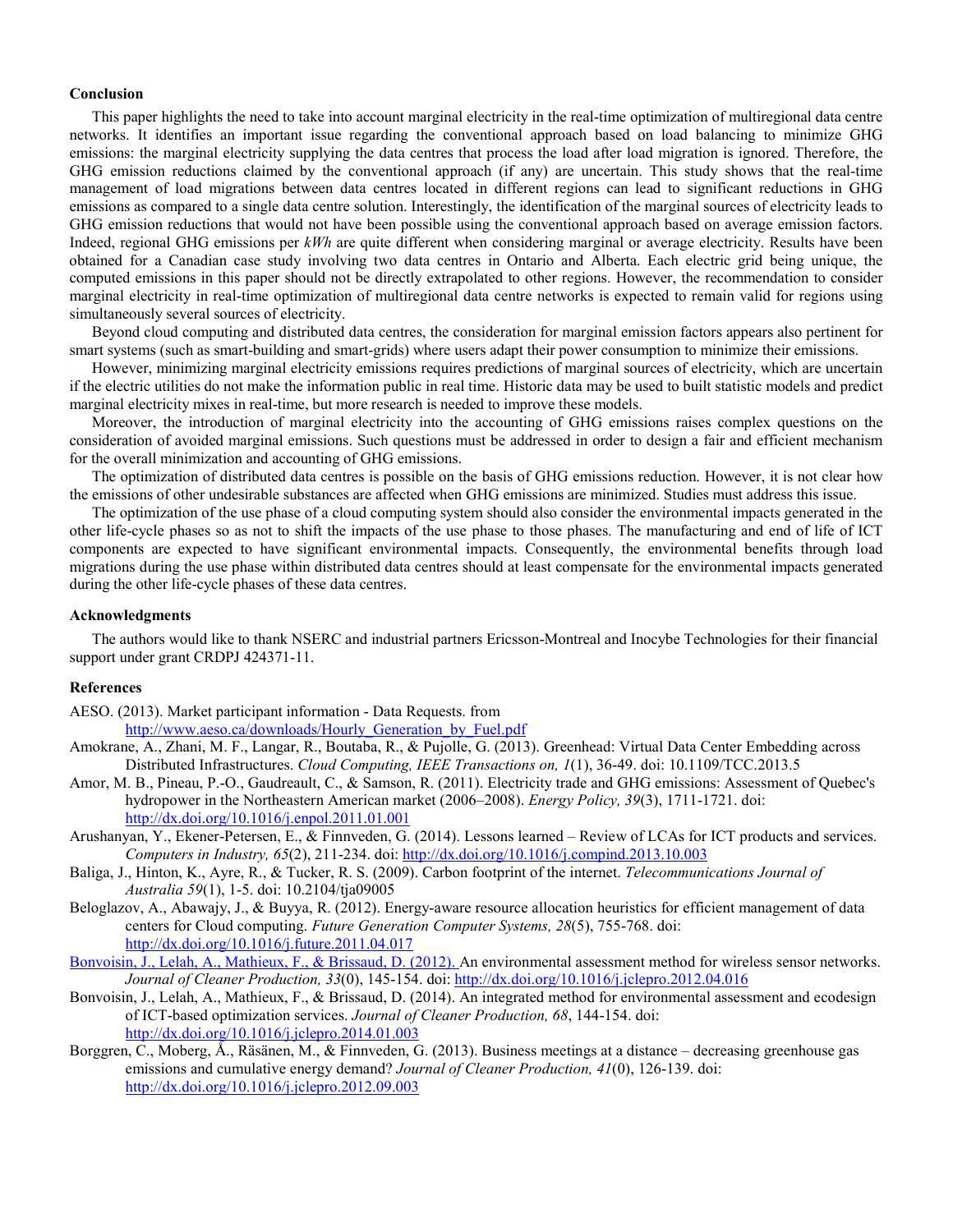- <span id="page-10-19"></span>Buceti, G. (2014). Sustainable power density in electricity generation. *Management of Environmental Quality: An International Journal, 25*(1), 5-18. doi: 10.1108/meq-05-2013-0047
- <span id="page-10-13"></span>Dandres, T., Farrahi Moghaddam, R., Nguyen, K. K., Lemieux, Y., Cheriet, M., & Samson, R. (2014). Minimization of Telco cloud emissions based on marginal electricity management *ICT4S*. Stockholm, Sweden.
- <span id="page-10-21"></span>Deng, L., Babbitt, C. W., & Williams, E. D. (2011). Economic-balance hybrid LCA extended with uncertainty analysis: case study of a laptop computer. *Journal of Cleaner Production, 19*(11), 1198-1206. doi: 10.1016/j.jclepro.2011.03.004
- <span id="page-10-2"></span>Doyle, J., Shorten, R., & O'Mahony, D. (2013). Stratus: Load Balancing the Cloud for Carbon Emissions Control. *IEEE Transactions on Cloud Computing, 1*(1), 116-128. doi: 10.1109/TCC.2013.4
- <span id="page-10-8"></span>Farhat, A. A. M., & Ugursal, V. I. (2010). Greenhouse gas emission intensity factors for marginal electricity generation in Canada. *International Journal of Energy Research, 34*(15), 1309-1327. doi: 10.1002/er.1676
- <span id="page-10-16"></span>Farrahi Moghaddam, F. (2014). *Carbon-profit-aware job scheduling and load balancing in geographically distributed cloud for HPC and web applications.* École de technologie supérieure (ETS), University of Quebec (UduQ).
- <span id="page-10-24"></span>Farrahi Moghaddam, R., Farrahi Moghaddam, F., Dandres, T., Lemieux, Y., Samson, R., & Cheriet, M. (2014). *Challenges and complexities in application of LCA approaches in the case of ICT for a sustainable future*. Paper presented at the ICT4S, Stockholm, Sweden[. http://atlantis-press.com/php/download\\_paper.php?id=13437](http://atlantis-press.com/php/download_paper.php?id=13437)
- <span id="page-10-17"></span>Frischknecht, R., & Rebitzer, G. (2005). The ecoinvent database system: a comprehensive web-based LCA database. *Journal of Cleaner Production, 13*(13-14), 1337-1343. doi: 10.1016/j.jclepro.2005.05.002
- <span id="page-10-0"></span>Gantz, J., & Reinsel, D. (2012). The Digital Universe in 2020 (pp. 1-16): IDC Analyse the Future.
- <span id="page-10-12"></span>Hawkes, A. D. (2010). Estimating marginal CO2 emissions rates for national electricity systems. *Energy Policy, 38*(10), 5977- 5987. doi[: http://dx.doi.org/10.1016/j.enpol.2010.05.053](http://dx.doi.org/10.1016/j.enpol.2010.05.053)
- <span id="page-10-5"></span>IESO. (2013). Generator Output and Capability. 2013, from<http://reports.ieso.ca/public/GenOutputCapability/>
- <span id="page-10-18"></span>Jolliet, O., Margni, M., Charles, R., Humbert, S., Payet, J., Rebitzer, G., & Rosenbaum, R. K. (2003). IMPACT 2002+: A New Life Cycle Impact Assessment Methodology. *International Journal of Life Cycle Assessment, 8*(6), 7.
- <span id="page-10-11"></span>Kopsakangas-Savolainen, M., Mattinen, M. K., Manninen, K., & Nissinen, A. (2015). Hourly-based greenhouse gas emissions of electricity – cases demonstrating possibilities for households and companies to decrease their emissions. *Journal of Cleaner Production*. doi:<http://dx.doi.org/10.1016/j.jclepro.2015.11.027>
- <span id="page-10-3"></span>Krioukov, A., Goebel, C., Alspaugh, S., Chen, Y., Culler, D. E., & Katz, R. H. (2011). Integrating Renewable Energy Using Data Analytics Systems: Challenges and Opportunities. *IEEE Data Eng. Bull., 34*(1), 3-11.
- <span id="page-10-1"></span>Lannoo, B., Lambert, S., Van Heddeghem, W., Pickavet, M., Kuipers, F., Koutitas, G., . . . Aracil, J. (2013). Overview of ICT energy consumption (pp. 1-59): Network of Excellence in Internet Science.
- <span id="page-10-15"></span>Li, L., Hao, T., & Chi, T. (2016). Evaluation on China's forestry resources efficiency based on big data. *Journal of Cleaner Production*. doi[: http://dx.doi.org/10.1016/j.jclepro.2016.02.078](http://dx.doi.org/10.1016/j.jclepro.2016.02.078)
- <span id="page-10-4"></span>Mandal, U., Habib, M., Shuqiang, Z., Mukherjee, B., & Tornatore, M. (2013). Greening the cloud using renewable-energy-aware service migration. *Network, IEEE, 27*(6), 36-43. doi: 10.1109/MNET.2013.6678925
- <span id="page-10-7"></span>Mathiesen, B. V., Münster, M., & Fruergaard, T. (2009). Uncertainties related to the identification of the marginal energy technology in consequential life cycle assessments. *Journal of Cleaner Production, 17*(15), 1331-1338. doi: DOI: 10.1016/j.jclepro.2009.04.009
- <span id="page-10-14"></span>Maurice, E. (2015). *Modélisation temporelle de la consommation électrique en analyse du cycle de vie, appliquée au contexte des TIC.* (Master), Université de Montréal, Montreal.
- <span id="page-10-9"></span>McCarthy, R., & Yang, C. (2010). Determining marginal electricity for near-term plug-in and fuel cell vehicle demands in California: Impacts on vehicle greenhouse gas emissions. *Journal of Power Sources, 195*(7), 2099-2109. doi: <http://dx.doi.org/10.1016/j.jpowsour.2009.10.024>
- <span id="page-10-23"></span>Meyer, D. E., & Katz, J. P. Analyzing the environmental impacts of laptop enclosures using screening-level life cycle assessment to support sustainable consumer electronics. *Journal of Cleaner Production*. doi: <http://dx.doi.org/10.1016/j.jclepro.2015.05.143>
- <span id="page-10-20"></span>Meza, J., Shih, R., Shah, A., Ranganathan, P., Chang, J., & Bash, C. (2010, November 12-18, 2010). *Lifecycle-based Data Center Design.* Paper presented at the ASME 2010 International Mechanical Engineering Congress & Exposition, Vancouver, British Columbia, Canada.
- <span id="page-10-22"></span>Mirabella, N., Rigamonti, L., & Scalbi, S. (2013). Life cycle assessment of Information and Communication Technology application: a case study of dematerialization in the Italian Public Administration. *Journal of Cleaner Production, 44*(0), 115-122. doi:<http://dx.doi.org/10.1016/j.jclepro.2012.10.051>
- <span id="page-10-6"></span>Nielsen, S., Sorknæs, P., & Østergaard, P. A. (2011). Electricity market auction settings in a future Danish electricity system with a high penetration of renewable energy sources – A comparison of marginal pricing and pay-as-bid. *Energy, 36*(7), 4434- 4444. doi[: http://dx.doi.org/10.1016/j.energy.2011.03.079](http://dx.doi.org/10.1016/j.energy.2011.03.079)
- <span id="page-10-10"></span>Olkkonen, V., & Syri, S. (2016). Spatial and temporal variations of marginal electricity generation: the case of the Finnish, Nordic, and European energy systems up to 2030. *Journal of Cleaner Production, 126*, 515-525. doi: <http://dx.doi.org/10.1016/j.jclepro.2016.03.112>